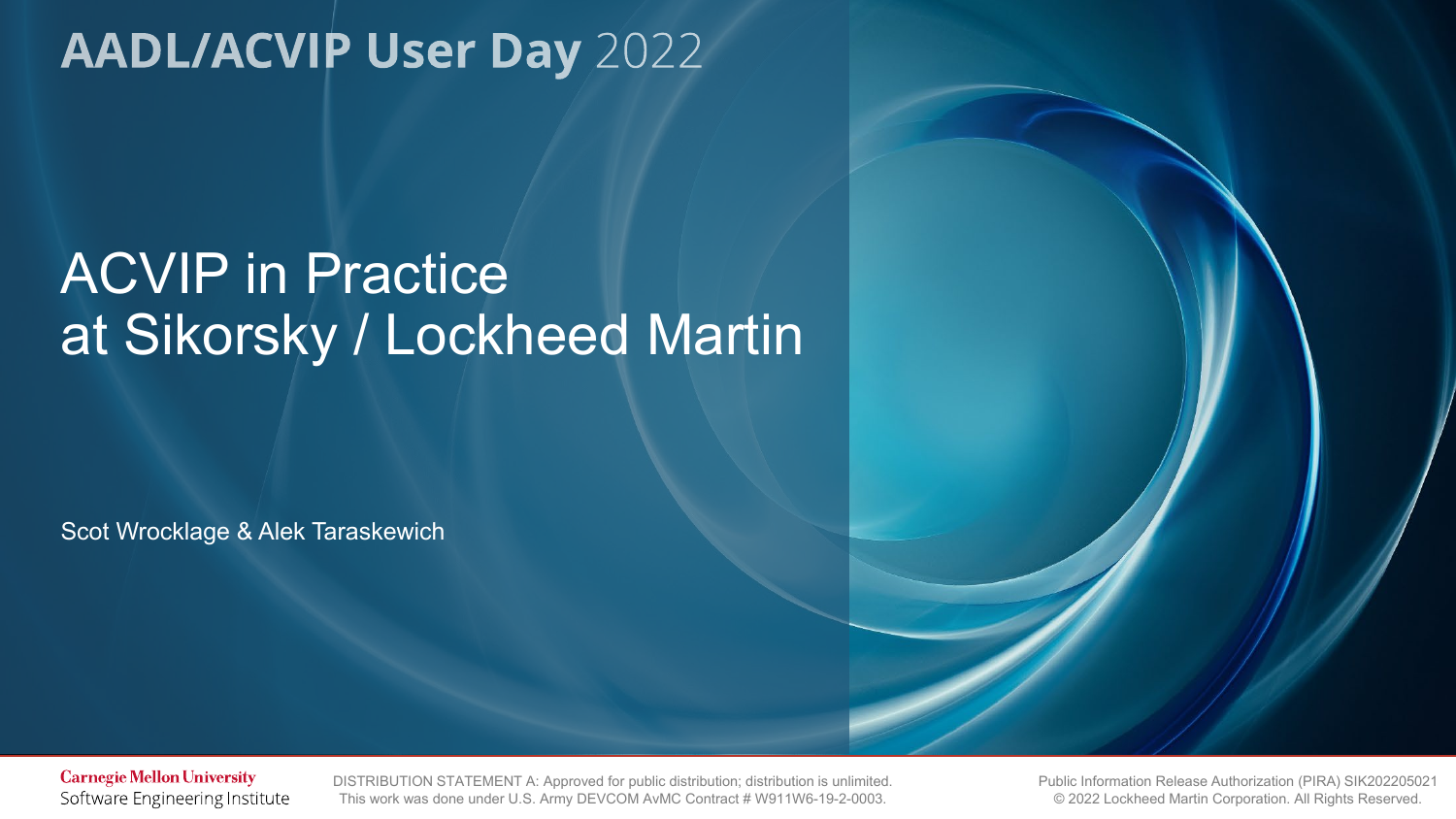# Agenda

- **Sikorsky ACVIP Tooling and Process Visualization**
- **AADL Translation Tools**
- **Subsystem Processor/Memory Utilization Analysis**
- **Subsystem Latency Analysis**
- **Subsystem MILS/MADS Security Analysis**
- **System Network Utilization Analysis**
- **CAMET CVIT and DSI Pipeline**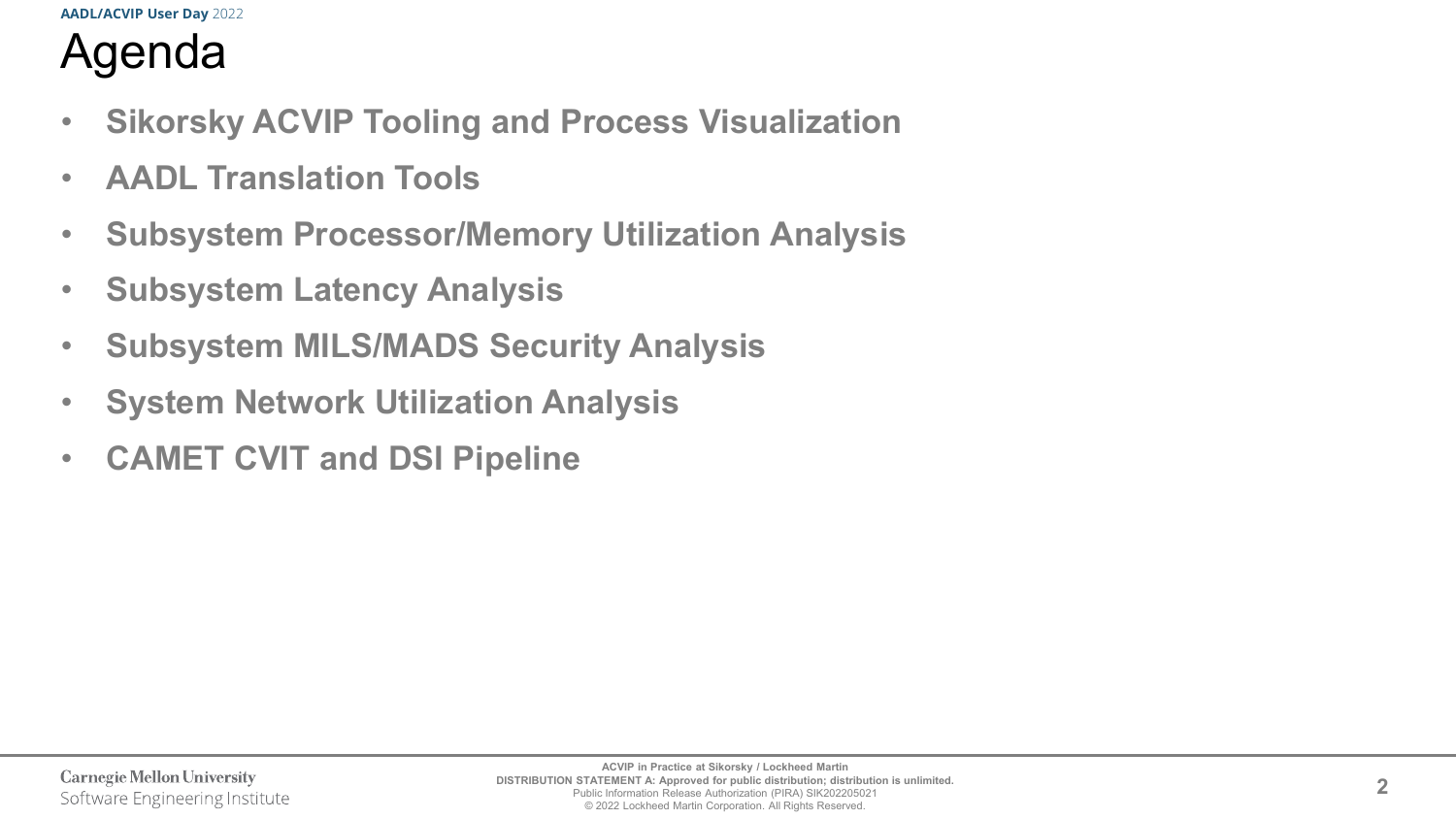## **AADL/ACVIP User Day** 2022 ACVIP Tooling and Process Visualization



Carnegie Mellon University Software Engineering Institute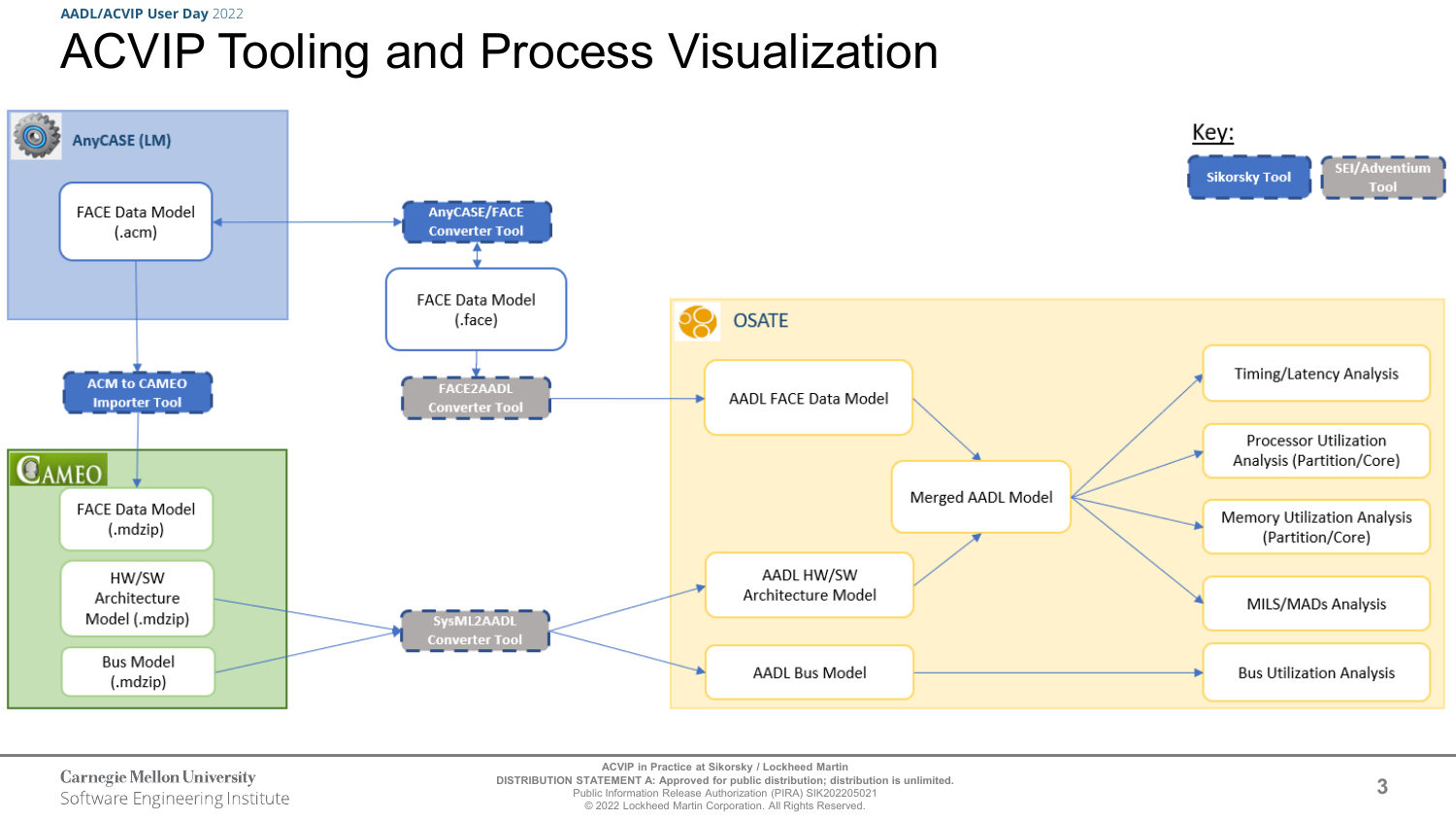## **AADL/ACVIP User Day** 2022 AADL Translation Tools

- SysML AADL Bridge\* and FACE Data Model to AADL Translator\*\* tools allow for reusability in the development process.
	- Capability to generate AADL models from SysML/FACE models.
	- Allows for maintaining single source of truth within SysML model.
	- Prevents need to replicate data that exists in the FACE model.





\*SysML AADL Bridge tool is provided by Adventium Labs. \*\*FACE Data Model to AADL Translator tool is provided by CMU SEI.

- Sikorsky's current process of using both translation tools, generates two separate AADL models that represent different layers of the system.
	- Sikorsky manually merges both AADL models to complete the system.
	- Exploring potential automated solution for merging models.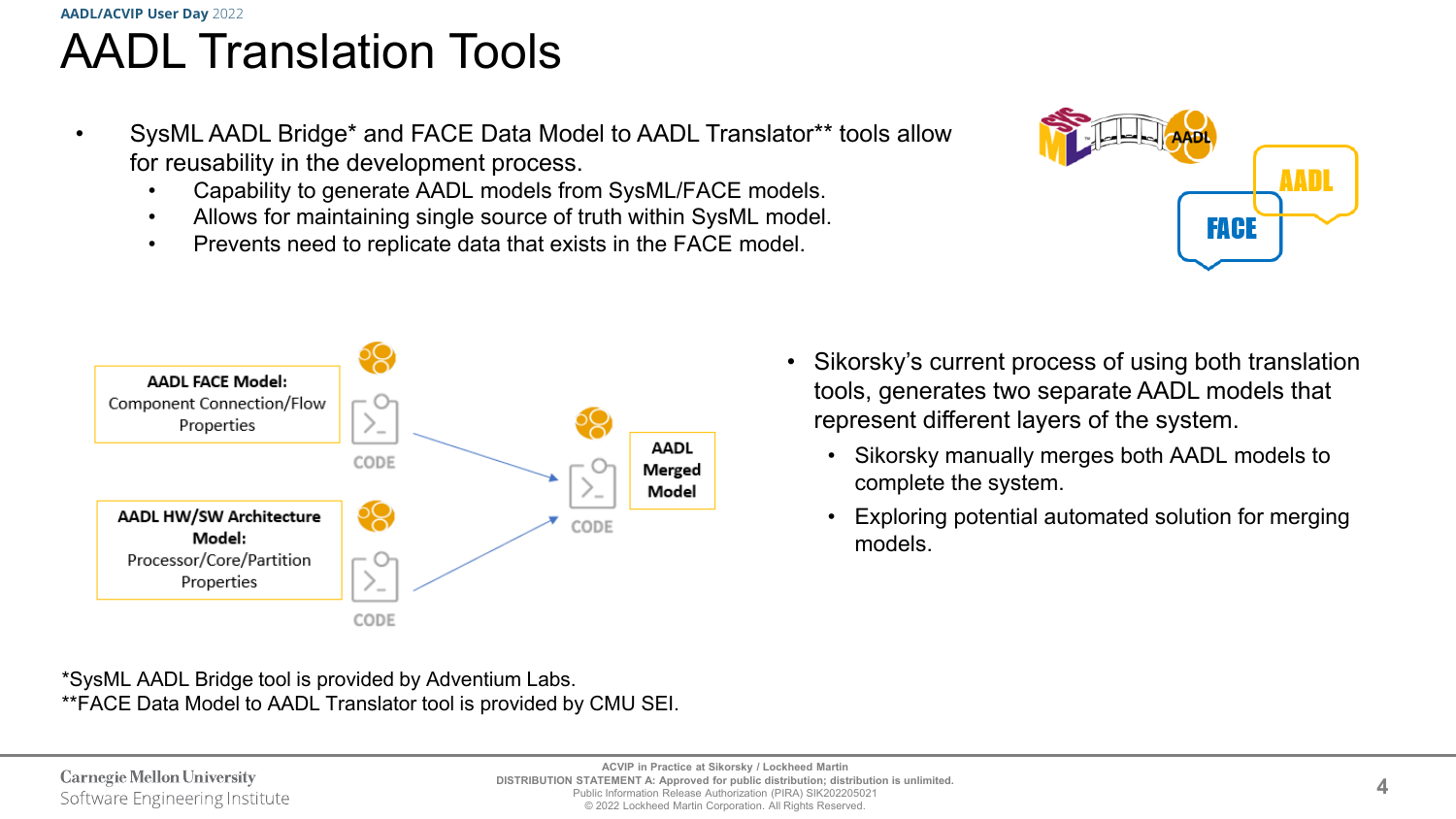# Subsystem Processor/Memory Utilization Analysis

- AADL model that represents architecture centric hardware and software resource supplies/demands.
- Sikorsky uses this model to virtually test design tradeoffs within the subsystem.

v1 Architecture Implementation

- Software components can be moved within the architecture and the analysis will determine if the hardware supply can meet a change in demand.
- Sikorsky sees time/cost savings as design changes do not require source code modification or target execution to determine feasibility.
- HW/SW Architecture model hosted in CAMEO allows for a visualization of the system design.



### **Proposed v1.1 Architecture Modification**

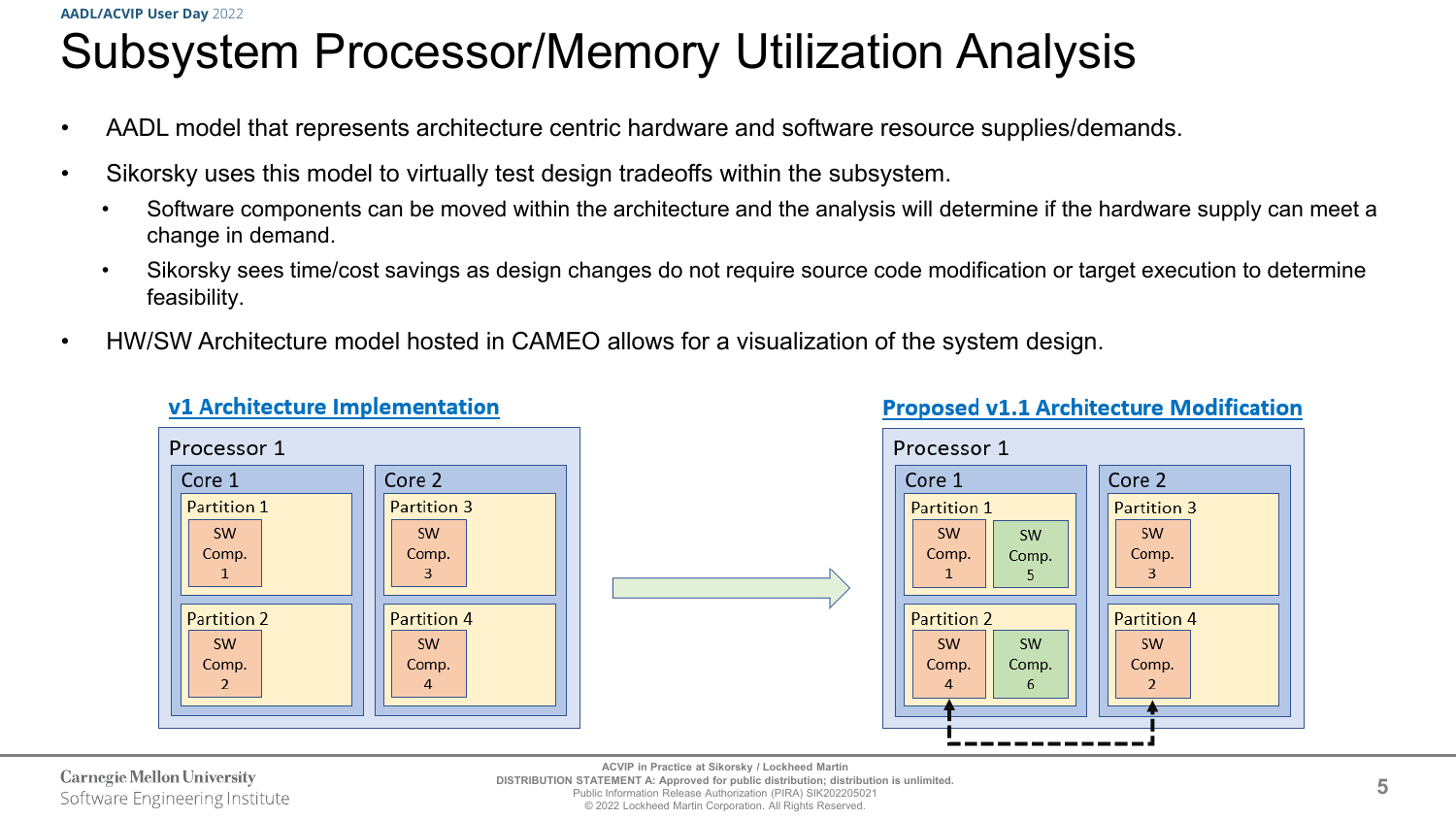# Subsystem Processor/Memory Utilization Analysis



- The OSATE AADL environment allows for either OSATE or 3<sup>rd</sup> party tools (Adventium Labs' FASTAR Utilization Analysis) to be used for executing analysis and viewing reports.
- The analysis report represents the system at a discrete time for metrics reporting.
	- Replaces manually calculated methods and eliminates the need to manage the same data in a different tool.

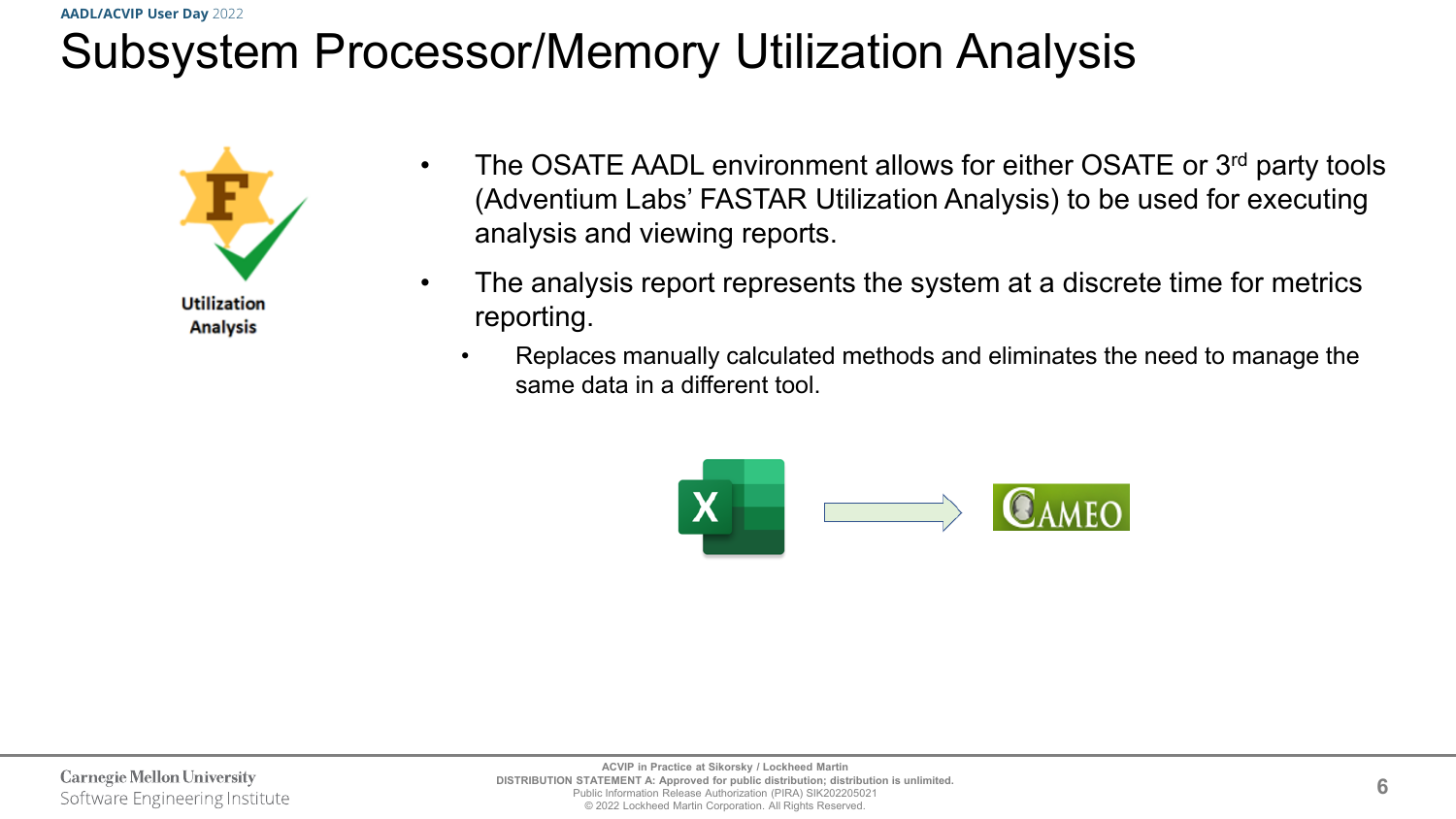# Subsystem Processor/Memory Utilization Analysis

- The Adventium Labs' CAMET tool suite includes the ability to customize analysis reports using the Report Generator tool.
	- Report data formatting can be modified/enhanced.
	- Report data can be post processed and more advanced metrics can be computed.

### **Default Template**

### **Utilization Analysis**

Generated: May 17, 2022 9:51:17 AM

#### Mode: system.no-mode

**Resource: Processor.Core 0** 

| Demand |      | MIPS Supply MIPS Demand MIPS Util MIPS U Limit MIPS Margin |
|--------|------|------------------------------------------------------------|
| All    | 1500 |                                                            |

#### Resource: Processor.Core 0.Partition1

| Demand   |      | MIPS Supply MIPS Demand MIPS Util MIPS U Limit MIPS Margin |  |      |
|----------|------|------------------------------------------------------------|--|------|
| All      | 1000 | 995                                                        |  | 1.01 |
| Process1 | 1000 | 995                                                        |  | 1.01 |

#### Resource: Processor.Core\_0.Partition2

| Demand               |     | MIPS Supply MIPS Demand MIPS Util MIPS U Limit MIPS Margin |  |  |
|----------------------|-----|------------------------------------------------------------|--|--|
| All                  | 500 | 500                                                        |  |  |
| Process <sub>2</sub> | 500 | <b>500</b>                                                 |  |  |

### **Custom Template**

### **Utilization Analysis**

Generated: May 17, 2022 9:48:58 AM

|        | <b>Resource: Processor.Core 0</b> |  |                   |  |                                                            |
|--------|-----------------------------------|--|-------------------|--|------------------------------------------------------------|
| Demand |                                   |  |                   |  | MIPS Supply MIPS Demand MIPS Util NIPS U Limit MIPS Margin |
| All    |                                   |  | 1.495.004 99.667% |  |                                                            |

**Resource: Processor.Core 0.Partition1** 

| Demand   |      |    |       |  | MIPS Supply MIPS Demand MIPS Util NIPS U Limit MIPS Margin |
|----------|------|----|-------|--|------------------------------------------------------------|
| All      | 1000 |    | 99.5% |  | 1.005                                                      |
| Process1 | 1000 | ٥d | 99.5% |  | 1.005                                                      |

#### **Resource: Processor.Core 0.Partition2**

| Demand   |     |  |      |  | MIPS Supply MIPS Demand MIPS Util NIPS U Limit MIPS Margin |
|----------|-----|--|------|--|------------------------------------------------------------|
| All      | 500 |  | 100% |  |                                                            |
| Process2 | 500 |  | 100% |  |                                                            |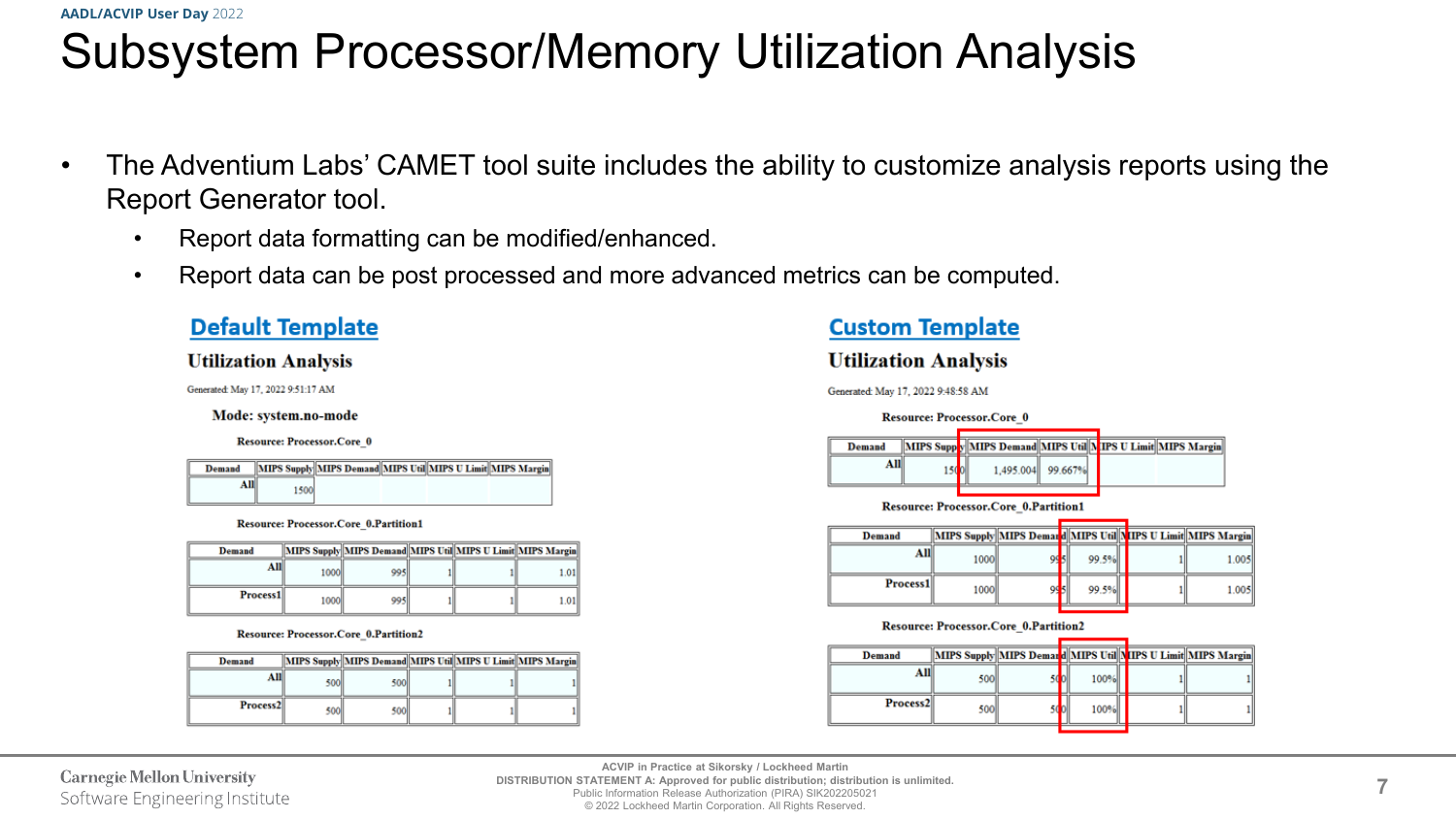# Subsystem Latency Analysis

- Captures end-to-end timing or latency metrics for two or more software components within a VxWorks RTOS subsystem.
	- "AADL Annex for FACE"\*, defines that each UoP (Software Component) is modeled in AADL as a thread group.
	- "SysML AADL Profile and Modeling Guidelines"\*, state that subprogram parameters and call sequences are not currently supported.
- Subsystem latency will be utilized for time sensitive domains where strict timing must be enforced.
	- Display of primary flight data.
	- Sensor data to mission functions.
- Allows for virtual integration to ensure that any architecture modification with latency impact, can be analyzed prior to code modification.



### v1 Architecture Implementation

### \*Documents provided by Adventium Labs.

Carnegie Mellon University Software Engineering Institute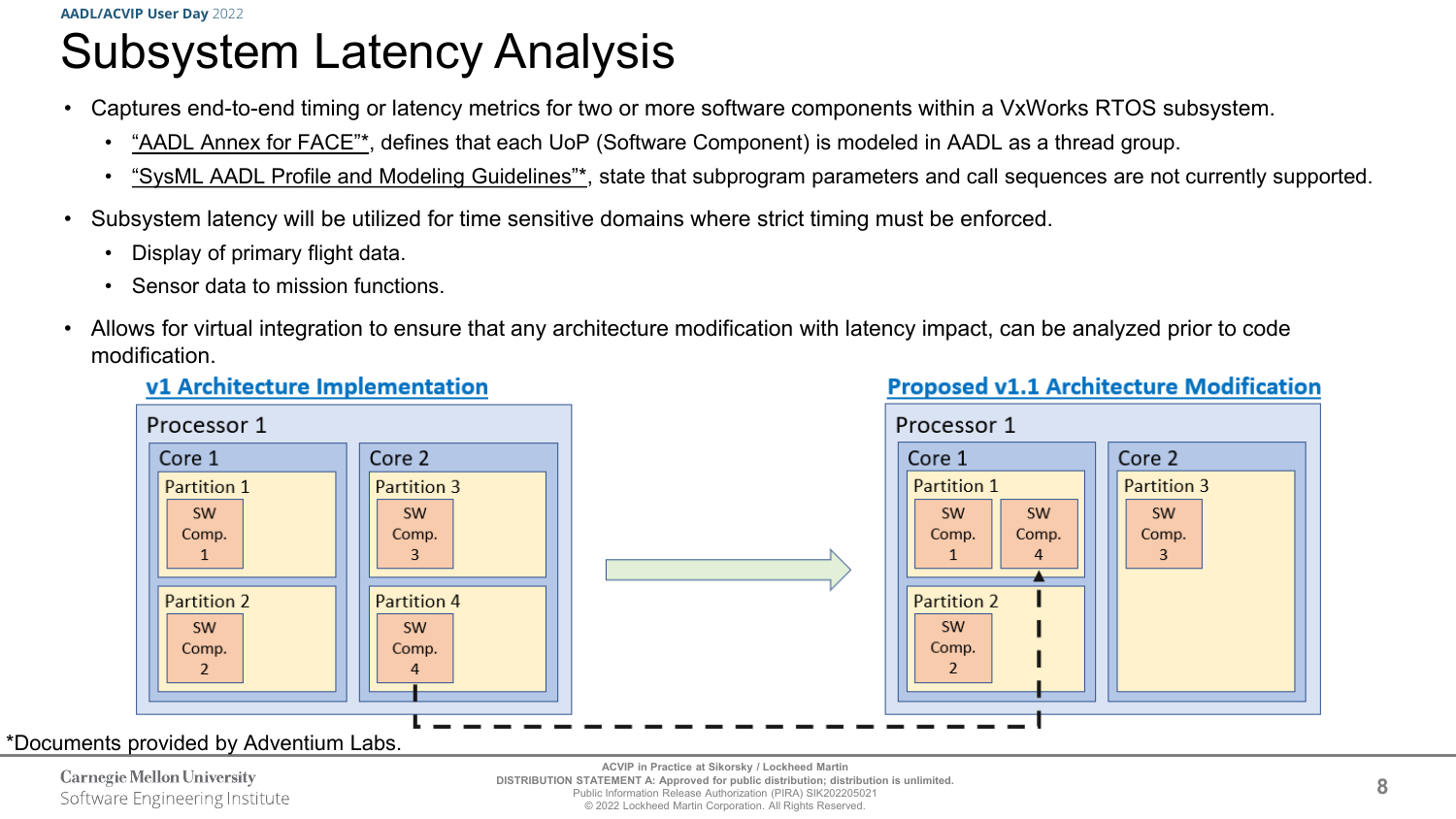## **AADL/ACVIP User Day** 2022 Subsystem MILS/MADS Security Analysis

- Multiple Independent Levels of Security (MILS) analysis will determine if any components within the HW/SW architecture that are directly connected, operate at the same security level and that separation is implemented with an appropriate security measure.
	- MILS analysis can be evaluated against evolving cyber requirements as a means of model based confirmation of the system's cyber assurance design.
- Multiple Analyses for Domain Separation (MADS) analysis allows for domains and boundaries for components to be defined in the HW/SW architecture model and ensures that separate domains do not share components.
	- Evaluating potential for MADS analysis to assure lower design assurance level (DAL) data does not cross into higher DAL functions.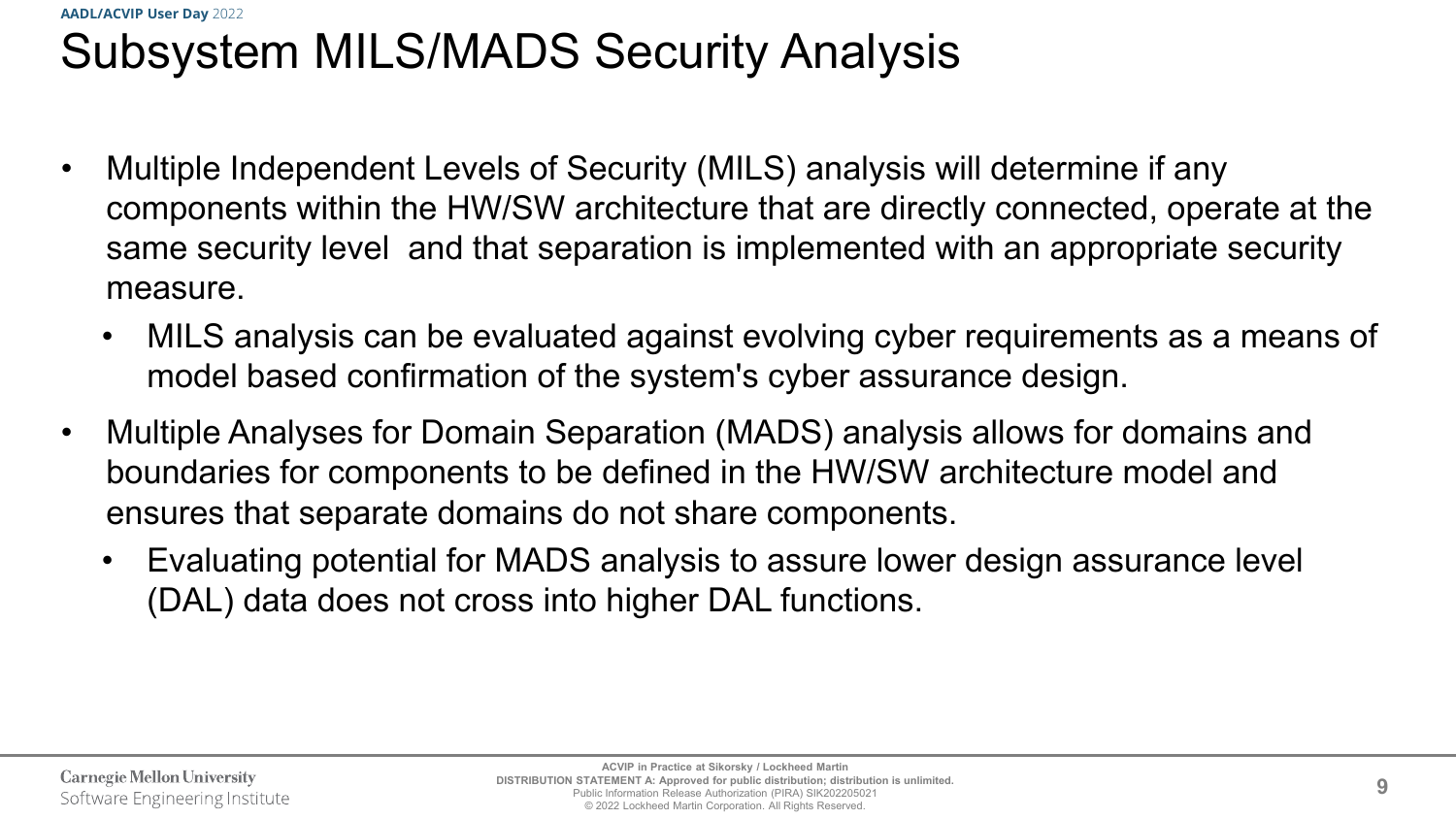## **AADL/ACVIP User Day** 2022 System Network Utilization Analysis

- Captures ethernet bus network utilization between higher level end systems.
- Ensures that that bandwidth supplies of the network meet the demands of the message traffic.
- The bandwidth utilization model can be used to test virtual integration of the network and ensure that any message/interface modification meets the bandwidth supply, prior to code or network configuration changes and target deployment.
- Sikorsky is evaluating a model solution to analyze a deterministic, fixed message scheduling system.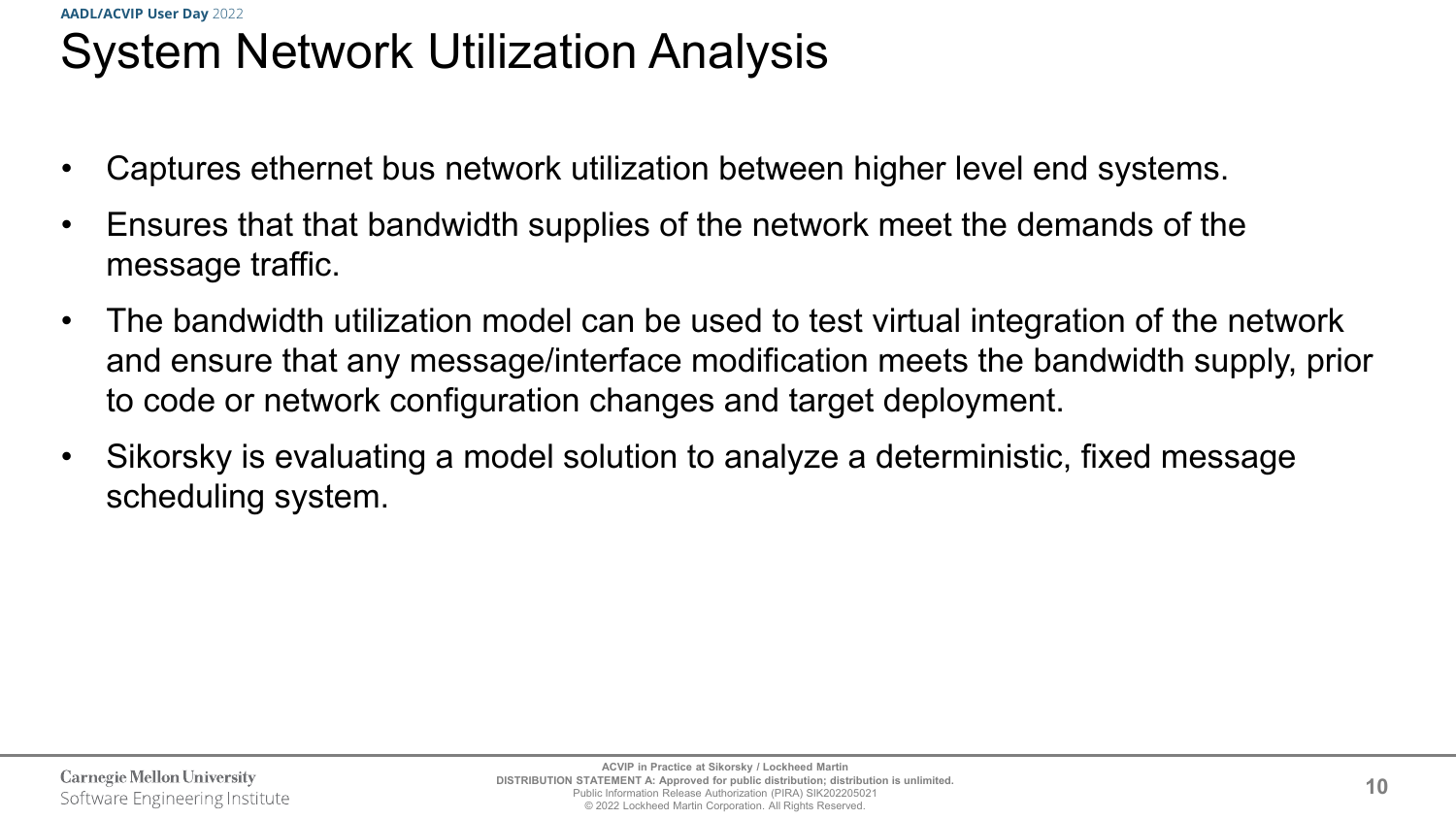## **AADL/ACVIP User Day** 2022 CAMET CVIT and DSI Pipeline

- Sikorsky plans to automate the analysis execution process using Adventium Labs' Continuous Virtual Integration Toolkit (CVIT) to expand upon existing software factory infrastructure.
- Sikorsky plans to use the Adventium Labs' Design Space Investigator (DSI) tool suite to track model changes and analysis outputs over time.